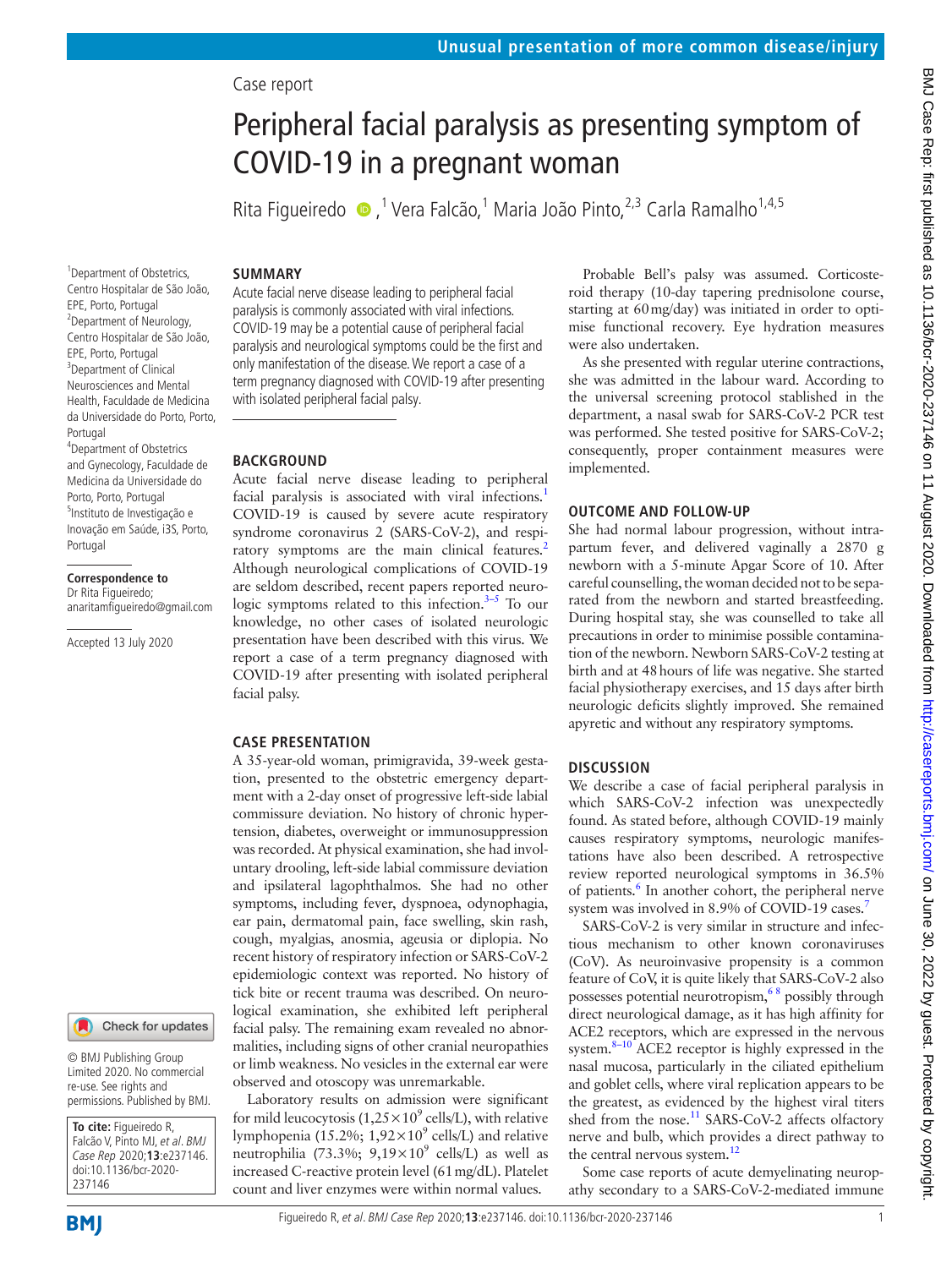response conditioning Guillain-Barré syndrome were recently described.<sup>3</sup> <sup>13</sup> <sup>14</sup>

The prevalence of peripheral facial palsy is increased among pregnant women, particularly in the third trimester and in the first week following birth.<sup>15 16</sup> Physiological changes during pregnancy, such as a hypercoagulable state, increased cortisol levels, immunosuppression, increased total body water, changes in the levels of oestrogen and progesterone or conditions like hypertension, preeclampsia and impaired glucose tolerance, have been postulated to contribute to this susceptibility.<sup>16</sup> Moreover, the functional prognosis of peripheral facial palsy appears to be worse in pregnant women as the estimated recovery is 52% compared with  $77\% - 88\%$  in a non-pregnant age-matched population.<sup>[17](#page-1-10)</sup> Hence the importance of early management with corticosteroids, as they decrease the incidence of permanent deficits. However, in view of the possible debuting of respiratory symptoms in the setting of COVID-19, this treatment could eventually worsen the respiratory scenario. As our patient had no respiratory symptoms and considering the short-term course of the treatment, it was decided to initiate corticotherapy, maintaining close observation for possible respiratory symptoms.

Due to involuntary drooling and the need to apply eye drops several times per day, the systematisation of hygiene measures, in order to minimise the risk of newborn infection, was an even greater challenge.

Other causes of acquired facial paralysis were considered. Regarding other infectious etiologies, the absence of skin and ear lesions and dermatomal pain made the diagnosis of varicella zoster virus and herpes virus infections unlikely. Also, Lyme disease was considered improbable due to the its local low prevalence, associated with the lack of tick bite and skin rash history. HIV is a major worldwide cause of facial palsy, but was excluded by prenatal screening. Immunologic diseases such as vasculitis, sarcoidosis or other autoimmune diseases were unlikely as systemic involvement was not present. Neoplasm and cerebrovascular diseases should be considered in the presence of other neurologic deficits, which was not the case. Therefore, as the probability of alternative diagnosis was low, and considering the pandemic setting, the temporal association (positive test 2days after the onset of symptoms) and the mild laboratory changes, we speculate that COVID-19 may be the potential cause of the peripheral facial paralysis. Thus, neurological symptoms may be the first and only manifestation of this disease. We hypothesise that this potential highly unusual isolated presentation was magnified by the physiologic susceptibility of the pregnancy state. It is prudent to consider the alternative explanation that the patient coincidentally may have developed Bell's Palsy and acquired SARS-CoV-2 infection at the same period of time.

This single case report suggests a possible association between SARS-CoV-2 infection and Bell's Palsy. However, more cases with

## **Learning points**

- ► COVID-19 may be a potential cause of peripheral facial paralysis.
- ► Neurological symptoms could be the first and only manifestation of the COVID-19.
- ► Pregnant women have higher susceptibility for peripheral facial palsy and functional prognosis can be worse.

epidemiological data are necessary to support a causal relationship. Exploring the neurologic manifestations of COVID-19 is essential towards better understanding of the virus. Therefore, further studies are needed to comprehend the natural history and prognostic significance of cranial neuropathies in SARS-CoV-2 infection and to determine the best management strategy.

**Contributors** All authors made substantial contributions to the elaboration of the work. RF: patient management, conception and design of the work, drafting the manuscript, bibliographic research. VF: revision of the manuscript critically for important intellectual content, bibliographic research. MJP: patient management, revision of the manuscript critically for important intellectual content. CR: patient management and follow-up, conception of the work, revision of the manuscript critically for important intellectual content. Final version to be published was approved by all authors.

**Funding** The authors have not declared a specific grant for this research from any funding agency in the public, commercial or not-for-profit sectors.

**Competing interests** None declared.

**Patient consent for publication** Obtained.

**Provenance and peer review** Not commissioned; externally peer reviewed.

This article is made freely available for use in accordance with BMJ's website terms and conditions for the duration of the covid-19 pandemic or until otherwise determined by BMJ. You may use, download and print the article for any lawful, non-commercial purpose (including text and data mining) provided that all copyright notices and trade marks are retained.

#### **ORCID iD**

Rita Figueiredo<http://orcid.org/0000-0003-3203-7660>

#### **REFERENCES**

- <span id="page-1-0"></span>1 Peitersen E. Bell's Palsy: The Spontaneous Course of 2,500 Peripheral Facial Nerve Palsies of Different Etiologies. Acta Otolaryngol Suppl 2002;549:4–30.
- <span id="page-1-1"></span>2 Guan WJ, ZY N, Hu Y, et al. Clinical characteristics of coronavirus disease 2019 in China. N Engl J Med 2020:1–13.
- <span id="page-1-2"></span>3 Alberti P, Beretta S, Piatti M, et al. Guillain-Barré syndrome related to COVID-19 infection. [Neurol Neuroimmunol Neuroinflamm](http://dx.doi.org/10.1212/NXI.0000000000000741) 2020;7:e741.
- 4 Dinkin M, Gao V, Kahan J, et al. COVID-19 presenting with ophthalmoparesis from cranial nerve palsy. [Neurology](http://dx.doi.org/10.1212/WNL.0000000000009700) 2020. doi:10.1212/WNL.0000000000009700. [Epub ahead of print: 01 May 2020].
- 5 Wan Y, Cao S, Fang Q, et al. Coronavirus disease 2019 complicated with Bell's palsy: a case report. Res Sq 2020.
- <span id="page-1-3"></span>6 Montalvan V, Lee J, Bueso T, et al. Neurological manifestations of COVID-19 and other coronavirus infections: a systematic review. [Clin Neurol Neurosurg](http://dx.doi.org/10.1016/j.clineuro.2020.105921) 2020;194:105921.
- <span id="page-1-4"></span>7 Mao L, Jin H, Wang M, et al. Neurologic manifestations of hospitalized patients with coronavirus disease 2019 in Wuhan, China. [JAMA Neurol](http://dx.doi.org/10.1001/jamaneurol.2020.1127) 2020. doi:10.1001/ jamaneurol.2020.1127. [Epub ahead of print: 10 Apr 2020].
- <span id="page-1-5"></span>8 Li Y-C, Bai W-Z, Hashikawa T, et al. The neuroinvasive potential of SARS-CoV2 may play a role in the respiratory failure of COVID-19 patients. [J Med Virol](http://dx.doi.org/10.1002/jmv.25728) 2020;92:552–5.
- 9 Wrapp D, Wang N, Corbett KS, et al. Cryo-Em structure of the 2019-nCoV spike in the prefusion conformation. [Science](http://dx.doi.org/10.1126/science.abb2507) 2020;367:1260–3.
- 10 Walls AC, Park Y-J, Alejandra Tortorici M, et al. Structure, function, and antigenicity of the SARS. Cell 2020.
- <span id="page-1-6"></span>11 Speth MM, Singer-Cornelius T, Oberle M, et al. Olfactory dysfunction and sinonasal symptomatology in COVID-19: prevalence, severity, timing, and associated characteristics. [Otolaryngol Head Neck Surg](http://dx.doi.org/10.1177/0194599820929185) 2020;163:114–20.
- <span id="page-1-7"></span>12 Bridwell R, Long B, Gottlieb M. Neurologic complications of COVID-19. Am J Emerg Med 2020.
- 13 Zhao H, Shen D, Zhou H, et al. Guillain-Barré syndrome associated with SARS-CoV-2 infection: causality or coincidence? [Lancet Neurol](http://dx.doi.org/10.1016/S1474-4422(20)30109-5) 2020;19:383–4.
- 14 Ottaviani D, Boso F, Tranquillini E, et al. Early Guillain-Barré syndrome in coronavirus disease 2019 (COVID-19): a case report from an Italian COVID-hospital. [Neurol Sci](http://dx.doi.org/10.1007/s10072-020-04449-8) 2020;41:1351–4.
- <span id="page-1-8"></span>15 Greco A, Gallo A, Fusconi M, et al. Bell's palsy and autoimmunity. [Autoimmun Rev](http://dx.doi.org/10.1016/j.autrev.2012.05.008) 2012;12:323–8.
- <span id="page-1-9"></span>16 Hussain A, Nduka C, Moth P, et al. Bell's facial nerve palsy in pregnancy: a clinical review. [J Obstet Gynaecol](http://dx.doi.org/10.1080/01443615.2016.1256973) 2017;37:409–15.
- <span id="page-1-10"></span>17 Gillman GS, Schaitkin BM, May M, et al. Bell's palsy in pregnancy: a study of recovery outcomes. [Otolaryngol Head Neck Surg](http://dx.doi.org/10.1067/mhn.2002.121321) 2002;126:26–30.